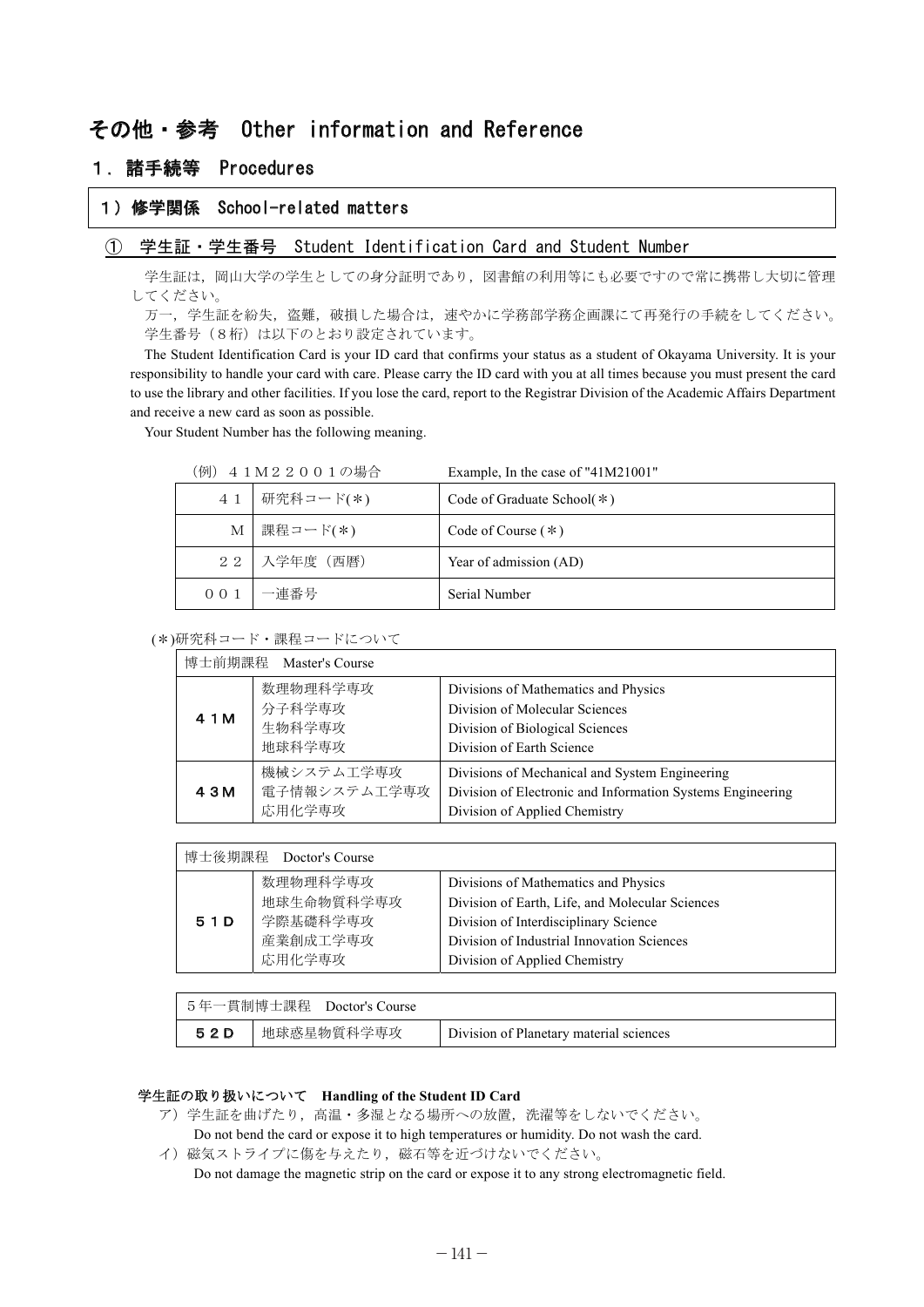### ② 身上異動等 Change of Personal Information

### ア) 住所変更, 氏名の変更及び保証人の連絡先の変更等 Change of Address, Name or Guarantor's Information

学生の現住所,連絡先,電話番号,氏名等に変更があった場合は,【2.各課程·専攻の教務学生担当】へ届け出てくださ い

また、保証人の現住所、連絡先、電話番号に変更があった場合は、学務情報システムから変更手続を行ってください。

When your current address, contact address, telephone number, or name changes, please report the change to [2. Education and **Student Officel.** 

When your guarantor's current address or telephone number is changed, please report the change using Academic Affairs System.

#### https://kyomu.adm.okayama-u.ac.jp/portal/

#### **イ) 休学 Temporary Leave from School**

休学を願い出るためには、指導教員の承諾を得た上で【2. 各課程·専攻の教務学生担当】へ「休学願」を提出する必要が あります。授業料及び書類等の関係がありますので必ず事前に担当係に手続の詳細を尋ねてください。(月日をさかのぼって の休学はできません。)

To apply for temporary leave from school, you must submit an "Application for Temporary Leave from School" to [2. Education and **Student Office]** after obtaining approval from your supervisor. Please ask the Education and Student Office for details in advance because of procedures related to tuition fees and documentation (You cannot leave the school before you submit the application.)

#### **ウ) 復学 Returning to School**

休学期間中に休学の事由が消滅し復学する場合は,指導教員の承諾を得た上で【2. 各課程・専攻の教務学生担当】に「復 学願」を提出してください。

なお、休学期間が満了し復学する場合は、「復学願」の提出は必要ありませんが、担当係にて、履修等についての相談をし 。てください

When you wish to return to school during the temporary leave, you must receive approval from your supervisor and submit an "Application for Returning to School" to [2. Education and Student Office].

It is not necessary to submit an "Application for Returning to School" when the period of leave runs out and you return to school. However, please consult with an officer at the Education and Student Office about course registration.

#### エ) 退学 Resigning from School

退学を願い出るためには、指導教員の承諾を得た上で【2.各課程·専攻の教務学生担当】へ「退学願」の提出が必要です。 授業料及び書類等の関係がありますので必ず事前に担当係に手続の詳細を尋ねてください。(月日をさかのぼっての退学はで (。きません

To apply for withdrawal from school, you must submit an "Application for Resigning from School" to [2. Education and Student **Office]** after obtaining approval from your supervisor. Please ask the Education and Student Office for details in advance because of procedural reasons related to tuition fees and documentation. (You cannot leave the school before you submit the application.)

#### オ) 留学 Studying Abroad

留学を願い出るためには、指導教員の承諾を得た上で【2.各課程·専攻の教務学生担当】へ「留学願」の提出が必要です。 履修科目、授業料及び書類等の関係がありますので必ず事前に担当係に手続の詳細を尋ねてください。

To apply to study abroad, you must submit an "Application for Study Abroad" to [2. Education and Student Office] after getting approval from your supervisor. Please ask the Education and Student Office for details in advance because of procedural reasons concerning course registration, tuition fees, and documentation.

#### カ) 除籍 Removal from Registration

次に該当する者は岡山大学大学院学則第34条(学則第38条準用)により除籍の処分を行います。

- Students classified under the following categories (Clause 38) of Regulations of Okayama University are to be removed from registration: - 死亡又は行方不明の者 Dead or missing persons
- 二 疾病, 学力劣等及びその他の事由により成業の見込みがないと認められた者
- Persons who are incapable of finishing work because of disease, unsatisfactory academic performance, or other reasons
- 三 所定の在学期間を超えた者 Persons who exceed the designated period of attendance

四 入学料の免除を申請し,免除の不許可若しくは一部免除の許可になった者又は入学料の徴収猶予を申請した者で,それぞ れ別に定める期日までに入学料を納入しないもの

Persons who do not pay admission fees during designated periods, aside from those who are approved for admission fee exemption or who are approved for partial exemption, or who have applied for admission fee postponement.

五 当該年度の末日(当該年度の中途において所定の在学期間を超えることとなる場合にあっては、その超えることとなる日 の前日)までに授業料を納入しない者

Persons who have not paid tuition fees by the end of the school year (or by the day before the student's period of attendance is expired if it is set to expire during the school year).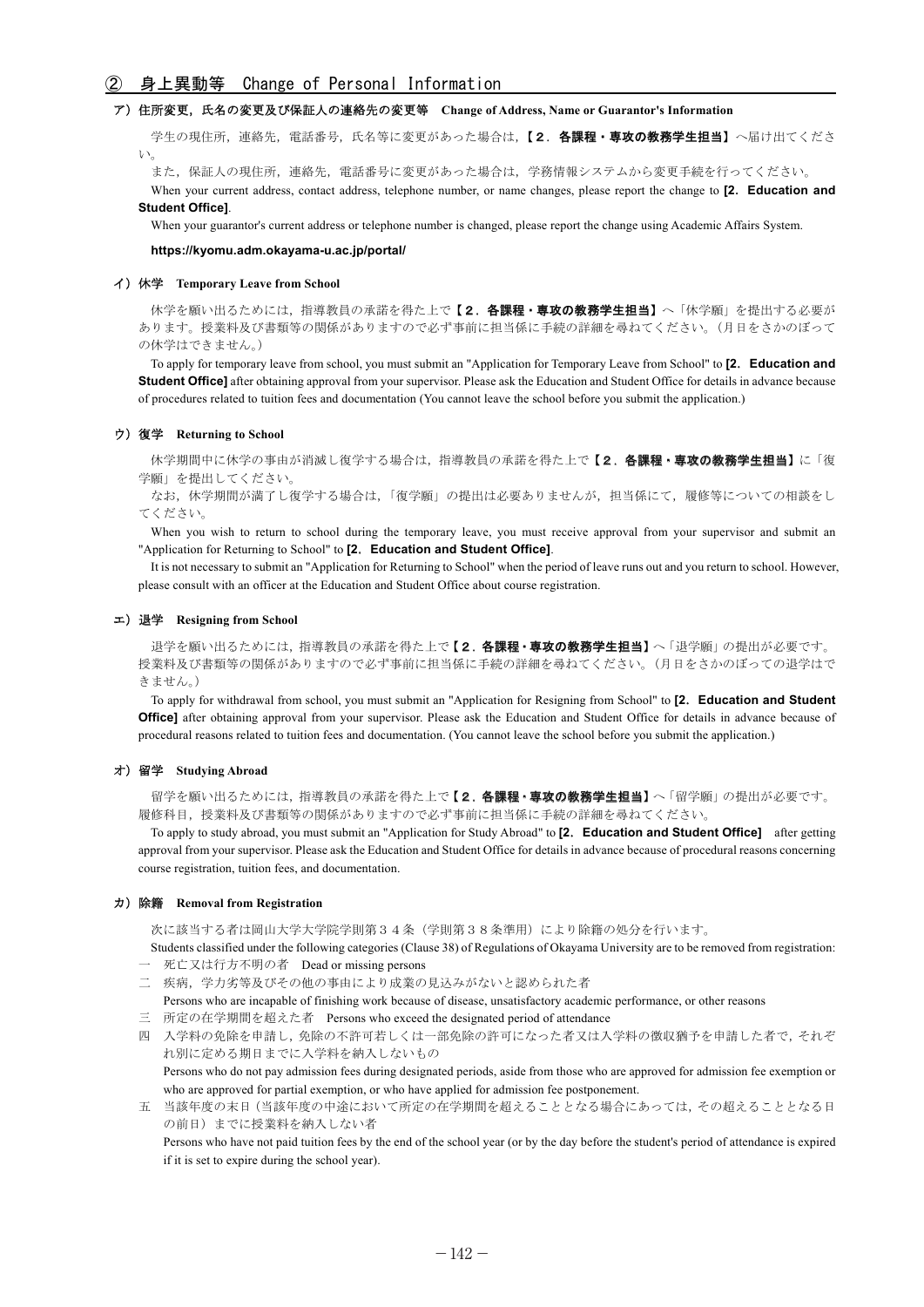#### キ) 就職・退職届 (昼夜開講制) 【博士後期課程の学生のみ】

**Becoming Employed or Resigning from employment (Day and Night Course System) [Doctor's Course students only]** 

在学中に就職した場合又は入学時に社会人であった者が退職した場合は、速やかに自然系研究科等学務課大学院担当へ届 。け出てください

If you become employed while enrolled as a student, or if you had a job at the time of enrollment and have since resigned, you must report that change immediately to the Graduate School Section.

# 学生の通学が困難となる事由が発生した場合における授業等の取扱いについて Handling of classes in the case of occurrence of events which prevent students from attending

休講,出席停止,公欠等の取扱いについては以下を参照し,必要に応じて,【2.各課程·専攻の教務学生担当】で手続き を行ってください。

また、研究活動については、指導教員の指示に従ってください。

Please refer below regarding lecture cancellation, suspension of attendance, or authorized absence, and follow the procedures at the office indicated in [2. Education and Student Office] as necessary.

For more details, please refer to "Handling of classes (authorized absence, lecture cancellation) in the case of issuance of a weather warning or of being contracted an infectious disease" on Okayama University's homepage.

Please follow your supervisor's instructions about research activities.

【本学ホームページ → 在学生・保護者の方 → 大学におけるルール → 気象警報・インフルエンザに罹患した場合などの授 業等の取扱い(公欠,休講等)について】

https://www.okayama-u.ac.jp/tp/student/kouketsu.html

【本学ホームページ → 在学生・保護者の方 → 学生生活 → 公欠・準公欠・その他の欠席について】 https://www.okayama-u.ac.jp/tp/student/kouketsu\_g.html

### (4) 履修手続 Registration Procedure

#### 【博士前期課程 Master's Course students】

入学後の決められた日までに【2. 各課程·専攻の教務学生担当】において履修手続を行ってください。詳しくは、教務関 係事項【1. 履修案内】を参照の上、担当係に問い合わせてください。

Master's Course students must enroll at **[2. Education and Student Office]** by the designated date after enrollment in the university. (Refer to Educational Affairs: [1. Registration of Class Subjects])

Please ask the Education and Student Office for details.

#### 【博士後期課程 Doctor's Course students】

入学後の決められた日までに, 3年間分の履修希望科目の登録をしてください。(教務関係事項【1. **履修案内**】参照) Doctor's Course students must register chosen subjects for a period of 3 years by the designated date after enrollment at the university. (Refer to Educational Affairs: [1. **Registration of Class Subjects**].)

#### 【**Syllabus** シラバス【

各授業科目の概要・授業計画等は、各自、学務情報システムで確認してください。 Please check each class subject syllabus on the Academic Affairs System.

【本学ホームページ → 在学生・保護者の方 → シラバス】

https://kyomu.adm.okayama-u.ac.jp/Portal/Public/Syllabus/SearchMain.aspx

#### Grades 成績 ⑤

#### ア) 成績の通知 Grade Report

成績は、各自学務情報システムで確認してください。 Please check your own results on the Academic Affairs System. https://kyomu.adm.okayama-u.ac.jp/portal/

#### イ) 成績の通知における成績評価の表記方法 Description of Grade Evaluation

成績の評価は, A+, A, B, C, 修了, 認定及びF をもって表記し, A+, A, B, C, 修了, 認定を合格 (単位修得), F を不 合格(単位未修得)としています。なお、履修登録をしたにもかかわらず、試験を受けていない等で成績評価の資料を欠く場 合についてもF (この場合は、0点扱い。)と表記します。

評価基準 A+ (100~90点), A (89~80点), B (79~70点), C (69~60点), F (59点以下)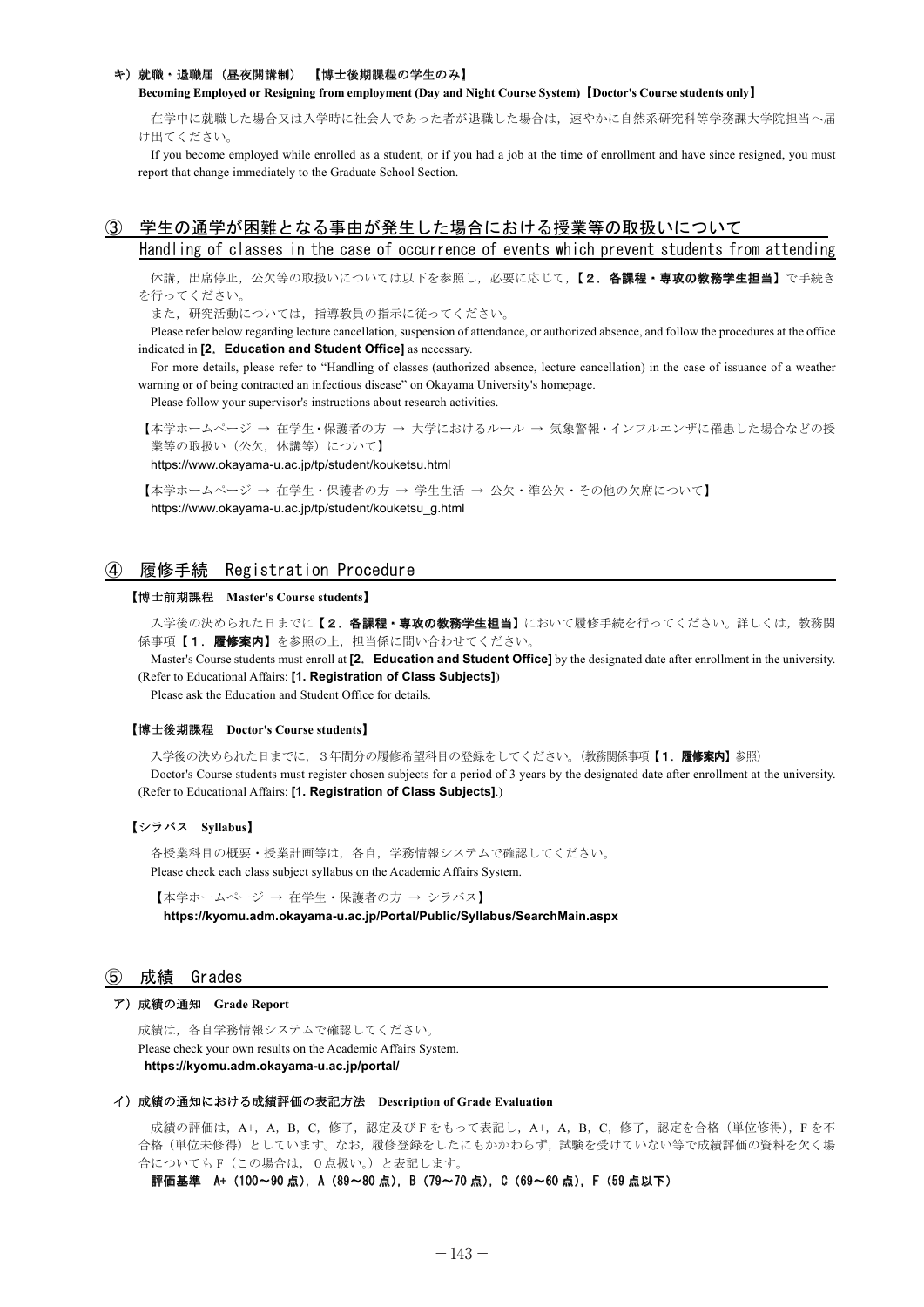Grade evaluations are described as "A+", "A", "B", "C", "Completed", "Approved" and "F".

Among these, "A+", "A", "B", "C", "Completed", "Approved" are passing marks (credits granted) and "F" is a failing mark (credit not granted). In the case in which you registered for the course but did not take the final test, the result will be an insufficient evaluation. Your grade will be recorded as "F" (in this case, the grade point is 0.)

Evaluation is based on your score as follows:

### A+: 100-90 points, A: 89-80 points, B: 79-70 points, C: 69-60 points, F: 59 points or below.

#### ウ) 成績評価制度 GPA Grade Point Average

 $\sim$   $\sim$   $\sim$ 

評点 (100~60) をもとに算出したGP(4.5~0.5) を用いてGPAを算出します。

※ 不合格 (評点60点未満) のGPは「0」とします。

※「認定」又は「修了」の評語により、単位を修得した科目や履修登録の取消手続きをした科目は、GPA算出の対 象とはなりません。

```
GP = (評点-55) / 10
```
履修登録した授業科目の単位数 × その授業科目のGPの総和

| $SPA =$<br>履修登録した授業科目の単位数の合計 |                |      |  |         |                |             |
|------------------------------|----------------|------|--|---------|----------------|-------------|
| 評点 (整数)                      | G <sub>P</sub> | 評語   |  | 評点 (整数) | G <sub>P</sub> | 評語          |
| 100点                         | 4.5            |      |  | 79点     | 2.4            |             |
| 99点                          | 4.4            |      |  | 78点     | 2.3            |             |
| 98点                          | 4. 3           |      |  | 77点     | 2.2            |             |
| 97点                          | 4.2            |      |  | 76点     | 2.1            |             |
| 96点                          | 4.1            |      |  | 75点     | 2.0            | в           |
| 95点                          | 4.0            | $A+$ |  | 74点     | 1.9            |             |
| 94点                          | 3.9            |      |  | 73点     | 1.8            |             |
| 93点                          | 3.8            |      |  | 72点     | 1.7            |             |
| 92点                          | 3.7            |      |  | 71点     | 1.6            |             |
| 91点                          | 3.6            |      |  | 70点     | 1.5            |             |
| 90点                          | 3.5            |      |  | 69点     | 1.4            |             |
| 89点                          | 3.4            |      |  | 68点     | 1.3            |             |
| 88点                          | 3.3            | A    |  | 67点     | 1.2            |             |
| 87点                          | 3.2            |      |  | 66点     | 1.1            |             |
| 86点                          | 3.1            |      |  | 65点     | 1.0            |             |
| 85点                          | 3.0            |      |  | 64点     | 0.9            | $\mathbf c$ |
| 84点                          | 2.9            |      |  | 63点     | 0.8            |             |
| 83点                          | 2.8            |      |  | 62点     | 0.7            |             |
| 82点                          | 2.7            |      |  | 61点     | 0.6            |             |
| 81点                          | 2.6            |      |  | 60点     | 0.5            |             |
| 80点                          | 2.5            |      |  | 0~59点   | $\mathsf O$    | F           |

#### エ) 成績評価に関する質問・疑問の受付について Acceptance of Questions and Queries about Grading

- ① 自然科学研究科開講科目に関して、成績開示後、開示された成績に質問·疑問等がある場合は、当該授業担当教員に質問等を することができます。
- ② 教員は学生からの成績評価に関する質問·疑問等を受け付け、真摯に対応します。
- ③ 上記に関わらず,成績評価に関する質問·疑問等がある場合には,「岡山大学大学院自然科学研究科における成績評価異議申 立に関する要項〕に基づき、異議を申し立てることができますので、自然系研究科等学務課大学院担当にその旨を申し出てく ださい。
- $\mathbb D$  If you have any questions or queries related to your grade in a course provided at the Graduate School after the grades have been released, you may direct questions or queries about the released grade to the teacher responsible for that subject.
- 2 Teachers accept and sincerely respond to questions and queries from students related to grading.
- <sup>3</sup> Regardless of the above, If you have any questions or queries about grading, you may lodge an objection in accordance with the "Guidelines" for Lodging Objections to Grading, OKAYAMA UNIVERSITY". Please give notice to that effect directly to the Graduate School Section, Graduate School of Natural Science and Technology.

If you have any questions or queries about grading, please notify the Graduate School Section, Tsushima Campus.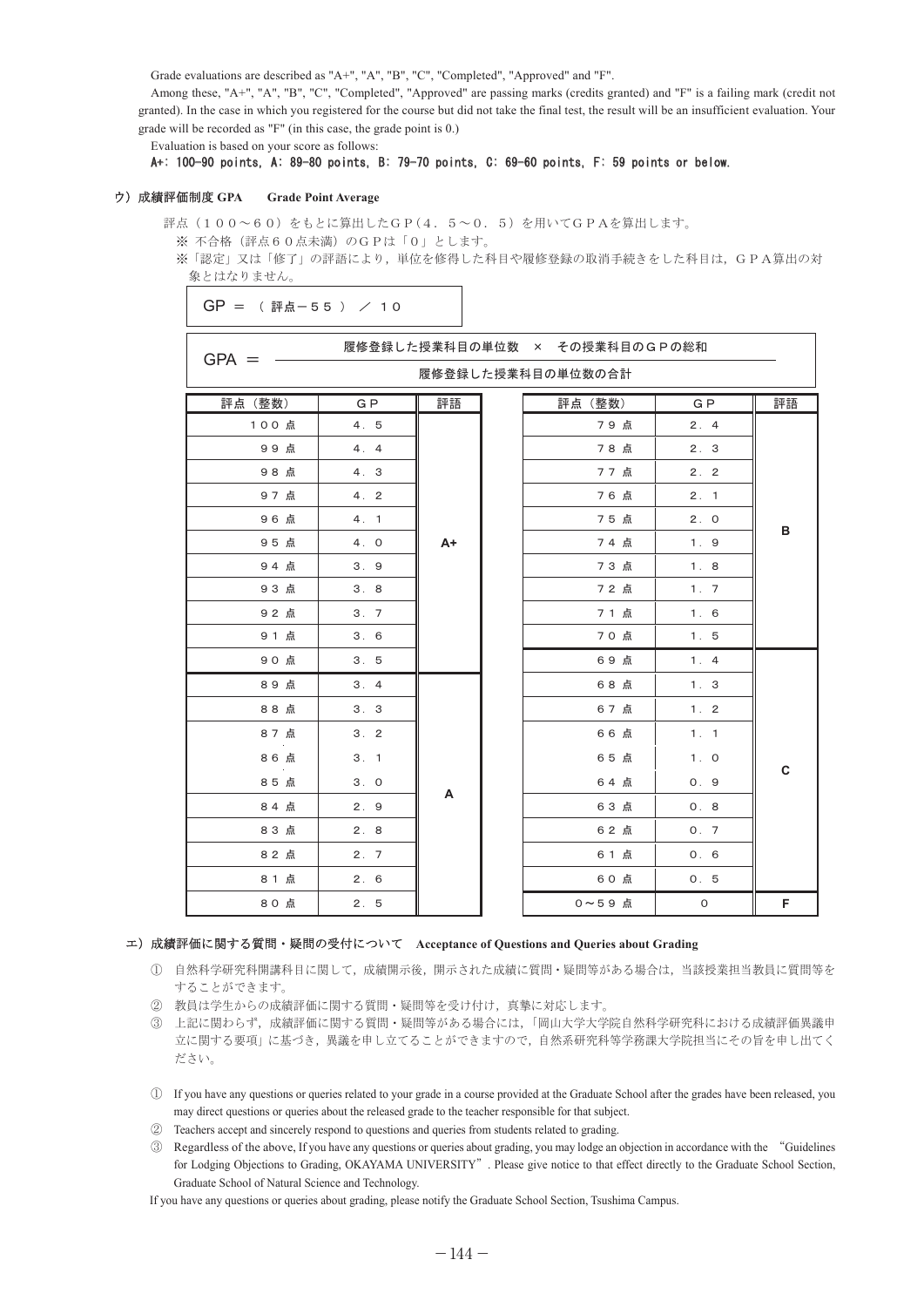学生に対する公示、通知、連絡及び指示等はすべて掲示により行います。1日に1度は【2.各課程·専攻の教務学生担当】 の掲示板を確認してください。

また、新型インフルエンザ情報などの緊急事項、その他全学的に実施する事項に関するお知らせ等についてはこれを補完す るものとして Gmail を利用しています。Gmail によるお知らせは、掲示等の概要をお知らせするものですので、具体的な内容 は、これまでと同様に掲示板での確認を行ってください。

Gmailの利用方法(携帯電話への転送設定方法)等,その他詳細については、以下により確認してください。

All announcements, notices, messages, and instructions for students will be communicated via the bulletin board. Please make sure to check the bulletin board at [2. Education and Student Office] at least once each day.

Additionally, we use Gmail to complement the bulletin board concerning urgent matters, such as information about Swine Flu, and other matters to be implemented at all campuses. However, because information through Gmail is to outline information related to the bulletin board, please check the notice board for specific contents in the same manner as before.

Please refer to the following information about how to use Gmail (e.g. how to set up your cell phone to transfer Gmail), and other details.

【本学ホームページ → 在学生・保護者の方 → システムの利用方法 → Gmail を用いたお知らせについて】 https://www.okayama-u.ac.jp/tp/student/gmail\_oshirase.html

# 2) 学生生活 Student Life

### Fees Tuition 授業料 ①

#### ア) 授業料の納入 Payment of Tuition Fees

前半期の授業料は5月31日、後半期の授業料は11月30日までに納入しなければなりません。いずれも末日が休日とな る場合は、この前営業日までとなります。

手続きの詳細については、【2. 各課程・専攻の教務学生担当】へお問い合わせください。 Tuition fees for the first semester should be paid by May 31, and for the second semester by November 30. If the last day of the month falls on a national holiday, payment should be made the day before. For additional information please enquire at **[2. Education and Student Office]**.

#### **イ) 授業料免除 Tuition Fee Exemption**

経済的理由により授業料の納入が困難であり、かつ学業優秀と認められる者に対しては、授業料免除の制度があります。申 請時期、方法等については、掲示並びに岡山大学公式ホームページによりお知らせします。詳しくは学務部学生支援課にお問 い合わせください。

The tuition fee exemption system is available for students who have excellent academic records and who have difficulty paying tuition fees because of financial hardship. Notices of the application deadline and how to apply will be informed by the bulletin board and the homepage of Okayama University. Please ask for details at the Student Support Division of the Academic Affairs Department.

【本学ホームページ → 在学生・保護者の方 → 授業料・学費支援・保険 → 入学料・授業料免除】 (日本語版) https://www.okayama-u.ac.jp/tp/student/seikatu a1.html

(English ver.) https://www.okayama-u.ac.jp/eng/current\_students/Tuition.html

# Scholarships 奨学金 ②

#### ア) 奨学金 (留学生を除く日本人対象) Scholarship (For Japanese Students Only)

本学には、様々な奨学金制度があります。申請時期、方法等については、掲示並びに岡山大学公式ホームページによりお知 らせします。詳しくは学務部学生支援課にお問い合わせください。

【本学ホームページ → 在学生・保護者の方 → 授業料・学費支援・保険 → 奨学金】 https://www.okayama-u.ac.jp/tp/student/seikatu\_a2.html

#### **イ) 奨学金 (留学生対象) Scholarships (For International Students)**

私費外国人留学生を対象とした様々な奨学金制度があります。募集通知は随時国際部留学交流課前掲示板及び国際部留学 交流課のホームページ上に提示します。詳しくは国際部留学交流課にお問い合わせください。

【本学ホームページ → 学部・大学院・病院等 → (センター) グローバル人材育成院 → 外国人留学生の皆様へ → (岡 山大学に在籍する留学生の皆さまへ) 奨学金】

#### https://www.okayama-u.ac.jp/user/ouic/japanese/interstudents/current students/3-08scolarship new.html

There are a variety of scholarships to support international students financially.

Applicant eligibility and the number recruited vary according to the scholarship.

Recruitment information is posted on bulletin boards at each faculty and the International Affairs Department (Previous name: Center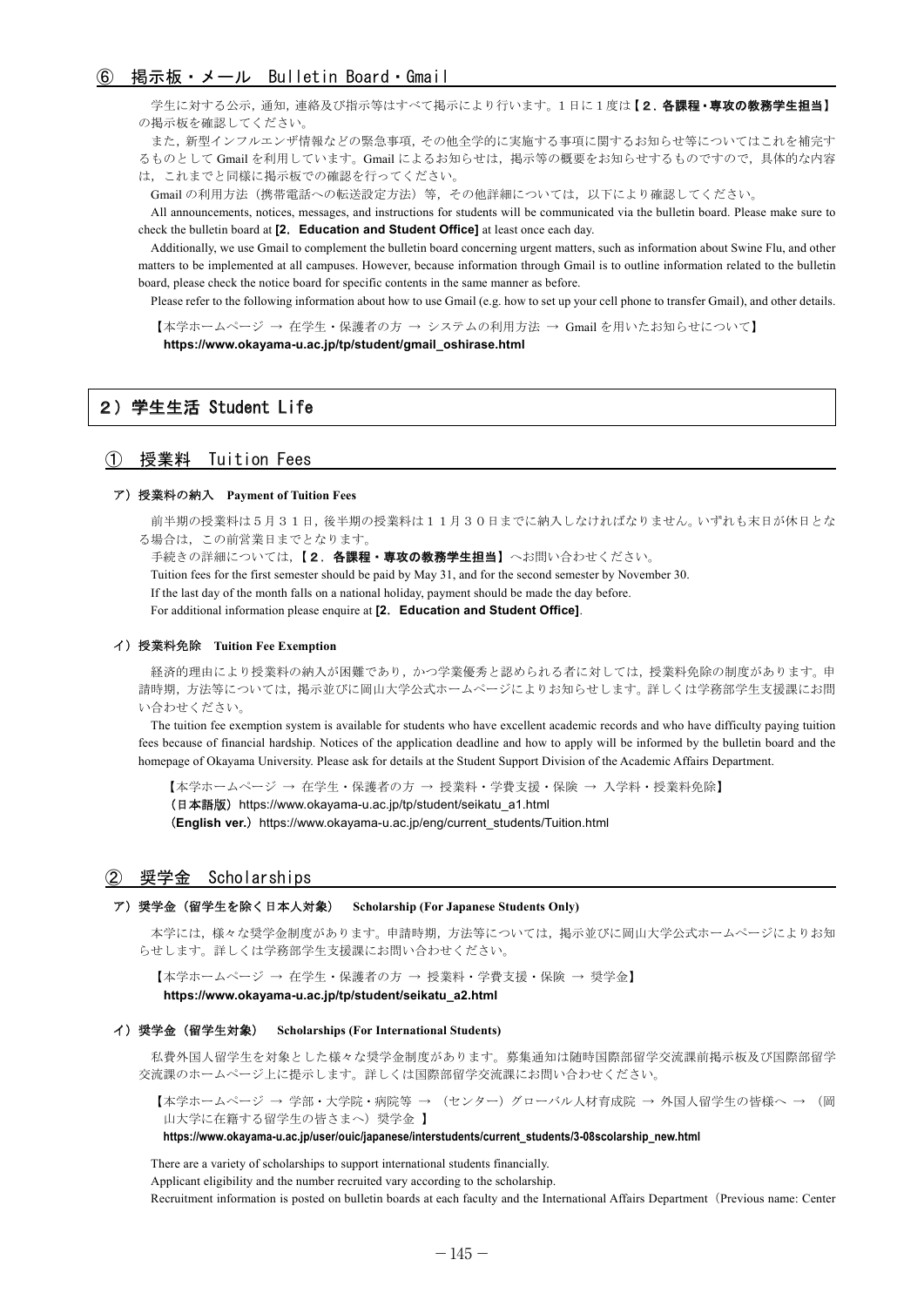Please ask for details at the International Affairs Department (Previous name: Center for Global Partnerships and Education Office).

#### ウ) 研究奨励金 Okayama University Research Incentive for Outstanding Students

大学院学生を国際的に活躍しうる研究者として育成するため、筆頭者として国際学会等で研究発表等した学生に、研究奨励 金として支給する制度があります。なお、申請方法等の詳細は、岡山大学ホームページをご覧ください。

To bring up graduates who are active internationally, we have a system to support students who make or who have made academic and other presentations at academic meetings and other events which the President has accredited as appropriate with a research fellowship. For details of applications, you can consult on the Okayama University homepage.

【本学ホームページ → 在学生・保護者の方 → 授業料・学費支援・保険 → 研究奨励金 (大学院生対象)】 https://www.okayama-u.ac.jp/tp/student/ksyoureikin.html

### 学生教育研究災害傷害保険及び学研災付帯賠償責任保険

### 'Personal Accident Insurance for Students Pursuing Education and Research (PAS) and "Liability Insurance coupled with PAS

大学構内及び内外の正課,学校行事,課外活動中,並びに通学,学校施設等相互間の移動中に被った身体の傷害を補償する 「学生教育研究災害傷害保険」及び正課、学校行事,ボランティアクラブ等での課外活動及びその往復中で、他人にケガをさ せたり、他人の財物を損壊したことにより被る法律上の損害賠償を補償する「学研災付帯賠償責任保険」への加入をお願いし ています。詳細については、学務部学生支援課にお問い合わせください。

When students enter our university, they should apply for "Personal Accident Insurance for Students Pursuing Education and Research (PAS)." It covers injuries during class, school events, commuting, or extra-curricular activities, as a disaster indemnity system, "Liability Insurance coupled with PAS" will compensate for damages caused by you, such as injuries to others and damage to others' property. Please ask for details at the Student Support Division of the Academic Affairs Department.

## ④ 保健管理・保健サービス Health Management and Health Service

保健管理センターでは、定期健康診断、特殊健康診断(IRなど),心身の健康相談,健康教育,応急手当,健康診断書の発行等 を行っています。自己測定コーナーもあり、健康に過ごすため自由にご利用ください(利用は無料)。

詳しくは保健管理センター玄関の掲示やホームページをご覧ください。

The Health Service Center provides regular health checkup, special physical examination (ionizing radiation, etc.), various health counseling services, health education, first aid, and issuing of medical certificates. We also provide spaces where students can check their own health. Please use our measuring apparatus freely for monitoring of your own health (Free of charge).

Please see the bulletin board at Health Service Center and its homepage for more details.

https://www.okayama-u.ac.ip/user/hokekan/index.shtml

# ⑤ 事件・事故の防止と連絡 Accident Prevention and Notification

最近、学内及びその周辺での暴行、恐喝等の事件が発生しています。十分注意してください。

また、大学院生として入学すると、研究のため特殊機器,設備、毒物·劇物、その他の危険物等を取り扱う機会が増えてき ます。指導教員等の指示に従うと共に各学部作成の「安全の手引き」等を参考に事故防止に努めてください。

もし、事件・事故(交通事故を含む)に遭った場合は、必ず【2.各課程·専攻の教務学生担当】へ、休日·夜間の場合は 【津島キャンパス守衛所(電話086-251-7096)】、【鹿田キャンパス守衛所(電話086-235-7513)】に 。連絡してください

Recently, cases involving violence and extortion are increasing around the university campus.

Please be aware of your safety on and around campus.

Graduate students have more occasions to work with special devices or equipment, powerful agents and medicines, and other dangerous materials for research purposes. You must obey your supervisor and try to prevent and avoid accidents by referring to the "Safety Guide" of each department.

If you are involved in an accident, you need to notify the  $[2.$  Education and Student Office. If an accident occurs during a holiday or at night, please call the [Tsushima Campus] security staff (Tel. 086-251-7096). [Shikata Campus] security staff (Tel. 086-235-7513).

### **6 海外渡航届 Short-term Exit from Japan**

岡山大学では、学生が、海外に渡航する場合、オンライン(派遣留学支援·海外渡航登録システム)での海外渡航時の届 出、手続きが必要です。これは、海外での災害、テロ·感染症等の緊急事態が発生した場合に、皆さんへの注意喚起や安否 確認を迅速に行うためのものです。交換留学,語学留学,学会,私事渡航(観光旅行等)等を含むすべての海外渡航につい て、登録をお願いしています。

詳しくは、ホームページをご覧ください。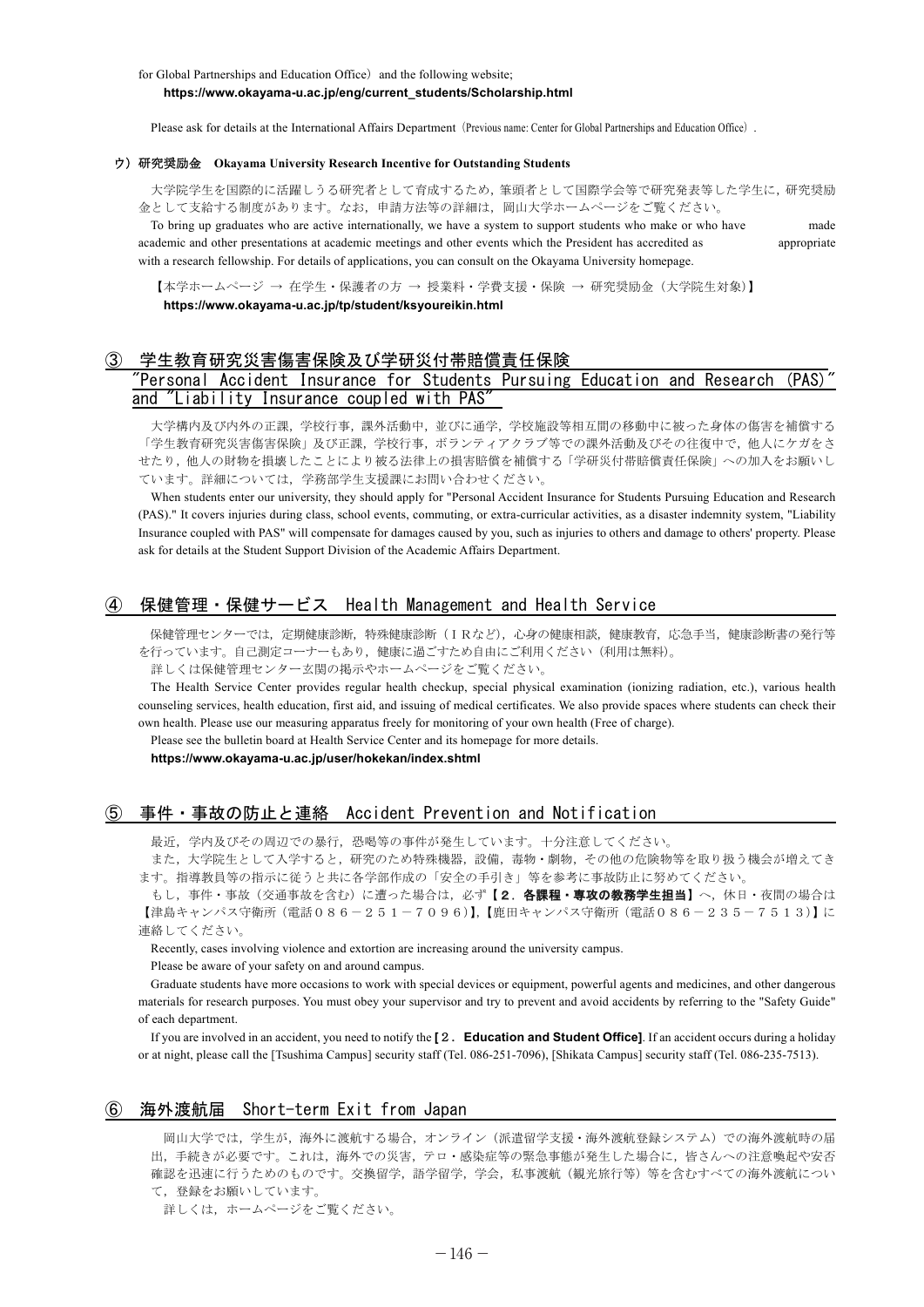It is necessary for students at Okayama University to register notifications of travel abroad online (International Exchange Support/Overseas Travel Registration System). The purpose of the registration is that the university promptly issues warnings to students and confirms the safety of students in the event of a state of emergency overseas, such as disaster, terrorism or an outbreak of infectious disease. We request students to register notifications for all overseas travels including international exchange, studying foreign language, academic conference and private overseas travel (sightseeing, etc.). Please see homepage for more details.

https://www.okayama-u.ac.jp/user/ouic/japanese/students/haken/tokoutodoke\_jpn.html

### Support Student 学生支援窓口 ⑦

### **Counseling Student** 学生相談)ア

学生生活を送る中で、学修上又は生活上で困ったり、悩みがある時、事件等の被害にあった時には、それぞれ担当がいま すので、気兼ねなく相談してください。

Okayama University offers international students a wide range of support and services to help them settle into life in Okayama. Students can receive advice for any concerns they may have about Okayama University and their life in Japan.

Counselors in the Advisor's Room respond to the troubles and fears from international students and their families. The advice given here covers learning and study, scholarship and tuition, lodging and accommodation, entry and residing formalities, dependants' troubles and health problems.

https://www.iess.ccsv.okayama-u.ac.jp/shien/

#### **イ) 就職関係 Employment Service**

キャリア·学生支援室では、全学的キャリア·就職支援を積極的に行っています。企業からの求人票や、就職関係等の各種 資料の設置はもちろん、キャリアアドバイザーによる進路·就職相談、多彩な就職支援行事(ガイダンスや合同企業セミナー, 公務員等試験対策講座、等々)も開催するとともにオカダイキャリアナビにて各種情報を公開しています。

また, 各学部(研究科)にも就職情報コーナーを設置し, 企業等からの求人票, 公務員関係資料, 就職関係本及びポスター 類等を置いています。それぞれ閲覧可能ですのでご利用ください。

The Career Support Office, Center for Student Support located at the University Union (Student Support Division) is providing career education, information, counseling, and guidance services to students. Information related to job offers, civil servant examination preparation courses, and self-improvement courses is available too. In addition, Okayama University Career Navigation also provides various information.

Furthermore, career information corners is set up at various faculties and graduate schools providing information of job offering, civil servant employment, and such. Please visit these corners to obtain useful information.

https://www.iess.ccsv.okayama-u.ac.jp/koudai-shien/career/

### ウ) 女性研究者のためのメンタープログラム Mentor program for female researchers

大学院生を含む女性研究者を支援するため、キャリア形成や進路など、希望に応じたメンターを紹介し継続的にサポートす 。るプログラムです

対 象: 岡山大学に在籍する女子大学院生

詳細·利用申込: 以下の web サイトを参照してください。

#### https://www.okayama-u-diversity.jp/consultation/mentor/

問い合わせ先: ダイバーシティ推進本部男女共同参画室

電話 086-251-7303, E-mail. sankaku  $1$ @adm.okayama-u.ac.jp

In order to support female researchers, this is a program that introduces mentors according to their wishes, such as career development and career paths, and provides continuous support.

Target : Female graduate student enrolled in Okayama University

Details : Please refer to the following website.

#### https://www.okayama-u-diversity.jp/consultation/mentor/

Contact: Organization for diversity management

E-mail. sankaku1@adm.okayama-u.ac.jp

# 3) その他 Other

### (1) 研究室のある建物の出入りについて Entry to and Exit from Buildings Containing a Research Laboratory

建物の入退室等については研究室のある学部の取り決めに従ってください。 Please follow the rules of the faculty to which the building belongs.

#### ② 自動車・自動二輪車及び原動機付自転車での入構許可等について Parking Permit

自動車・自動二輪車及び原動機付自転車での通学希望者は、許可手続きが必要です。

Students wishing to commute to school by car, motorcycle, or motorbike are requested to obtain permission.

【津島キャンパス】安全衛生部安全管理要全管理グループ(本部棟3階)電話:086-251-7289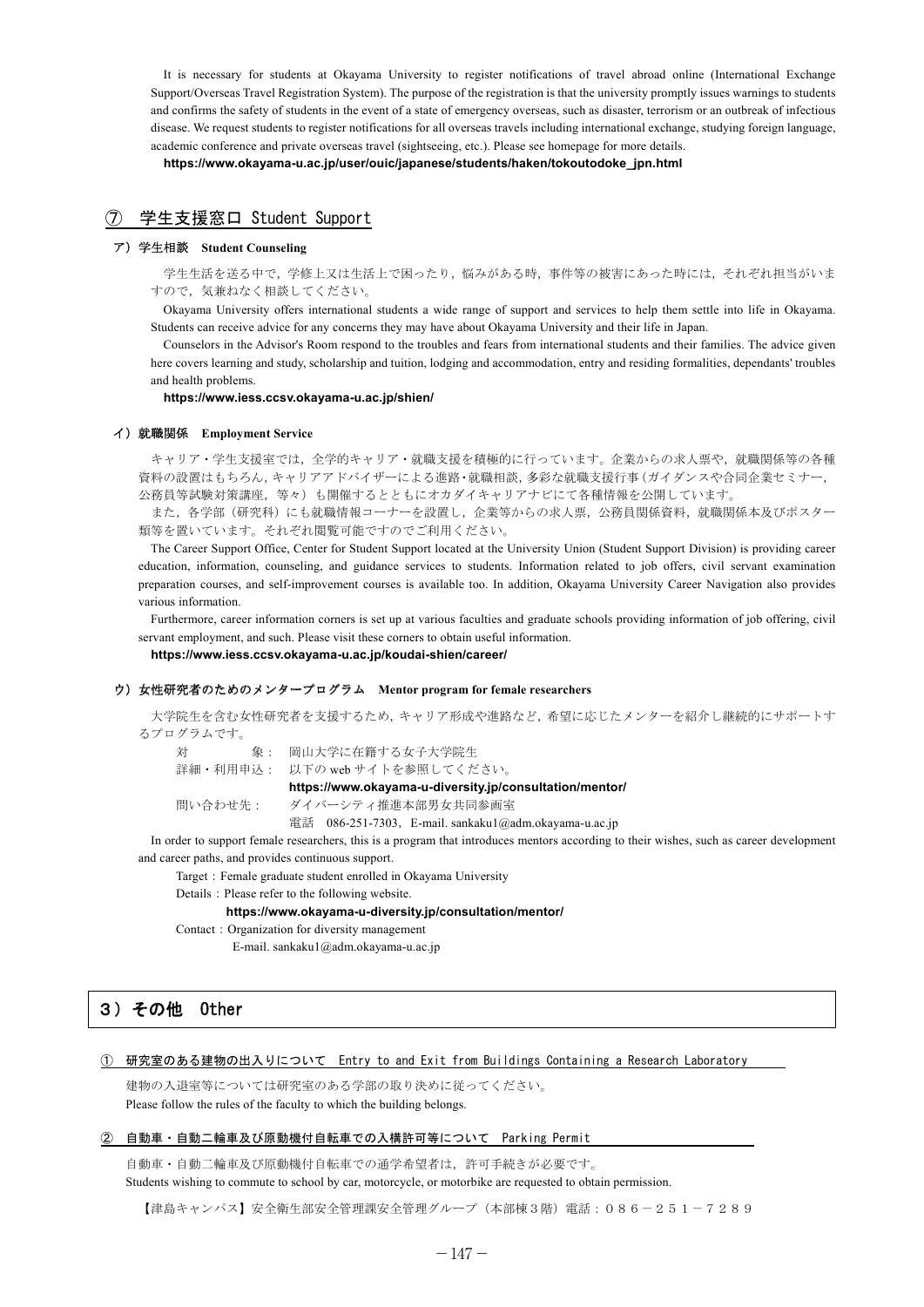[Tsushima Campus] Telephone: 086-251-7289

岡山大学ホームページ → 在学生・保護者の方 → 在学中の諸手続 → 駐車許可関係 https://www.okayama-u.ac.jp/tp/student/tyusha.html

【鹿田キャンパス】積善会(管理棟5階) 電話:086-235-6914 [Shikata Campus] Telephone: 086-235-6914

3 所持品を紛失したとき(盗難の場合も含む) Loss of belongings (including property loss)

。紛失したと思われる場所を管理している学部の教務学生担当に申し出てください

盗難の場合は、相当日数を経て現品が出る場合もありますので、教務学生担当に届け出た上、所轄派出所にも届けてくださ  $V$ 

Students who lose personal belongings should contact the Education and Student Office of the faculty at which the item was lost. In cases of theft, students must contact both the Education and Student Office and Police offices.

④ 博士前期/後期課程修了後の証明書発行依頼 Request for a Certificate after completing a Master's Course / Doctor's Course

証明書は【2.各課程·専攻の教務学生担当】にて発行します。発行依頼の方法については岡山大学ホームページにて確認し てください。英文の証明書は、日数を要する場合がありますので余裕をもって申込願います。

A certificate is issued at [2. Education and Student Office]. Please check the homepage of Okayama University to learn how to request a certificate. For English language certificates, please make a request in advance because additional time will be necessary for preparation.

5 一般的注意事項 Notabilia

.**[Office**

- ア) 学生が学内で掲示をしようとする場合は、必ず届け出てください。 Students must ask permission to post something on the University bulletin board.
- イ)火気に注意し、構内では許可なくたき火をしないようにしてください。なお、本学建物内は全館禁煙です。 Please be aware of fire danger; be aware that fires are prohibited on campus without permission. The University prohibits smoking throughout the campus.
- ウ)芝生内でコンパを行うことは、原則として認められていません。 As a rule, students are prohibited from holding parties on University lawns.
- エ)現に使用していない建物には、許可なく出入りしないでください。 Students must not come in and out of buildings that are not in use without permission.
- オ)セクハラ·アカハラに遭ったら、勇気を出して自分の気持ちを相手に伝えること。それでも止まないときは、学生相談室に相談 。してください

Students who experienced sexual harassment or academic harassment should express their feelings to the perpetrator and come to the Student Counseling Room or Student Counseling Section.

- カ)盗難に注意するとともに,盗難被害,遺失物,修得物等は,速やかに学生支援課又は【2.各課程·専攻の教務学生担当】へ届 。け出てください Please be aware of the risk of theft, and make sure to return any stolen property, lost articles or found articles to [2. Education and Student
- キ)個人宛の郵便物は,各自の住所に届くように家族,その他の関係者にアパート等の住所を知らせておいてください。大学に配達 される場合には、研究室のある学部·学科等が分かるように指示しておいてください。 Please inform your family and interested persons of your home address to receive mail. If you must receive mail at the University, please instruct your laboratory's faculty and division.
- ク)岡山大学では、焼却,廃棄及びリサイクルのため,ゴミの分別をおこなっています。各建物等の案内にしたがい,分別して出す ようにお願いします。 Okayama University participates in garbage separation so that items might be burned, deposited in a landfill, or recycled. Please separate garbage according to the guidelines of each building.
- ケ)交通ルールやマナーを守ってください。特に自転車によるスピードの出し過ぎ、無灯火はしないでください。 Please abide by traffic rules and regulations. Especially, bicycle users should avoid riding at high speeds and must switch on lights at night.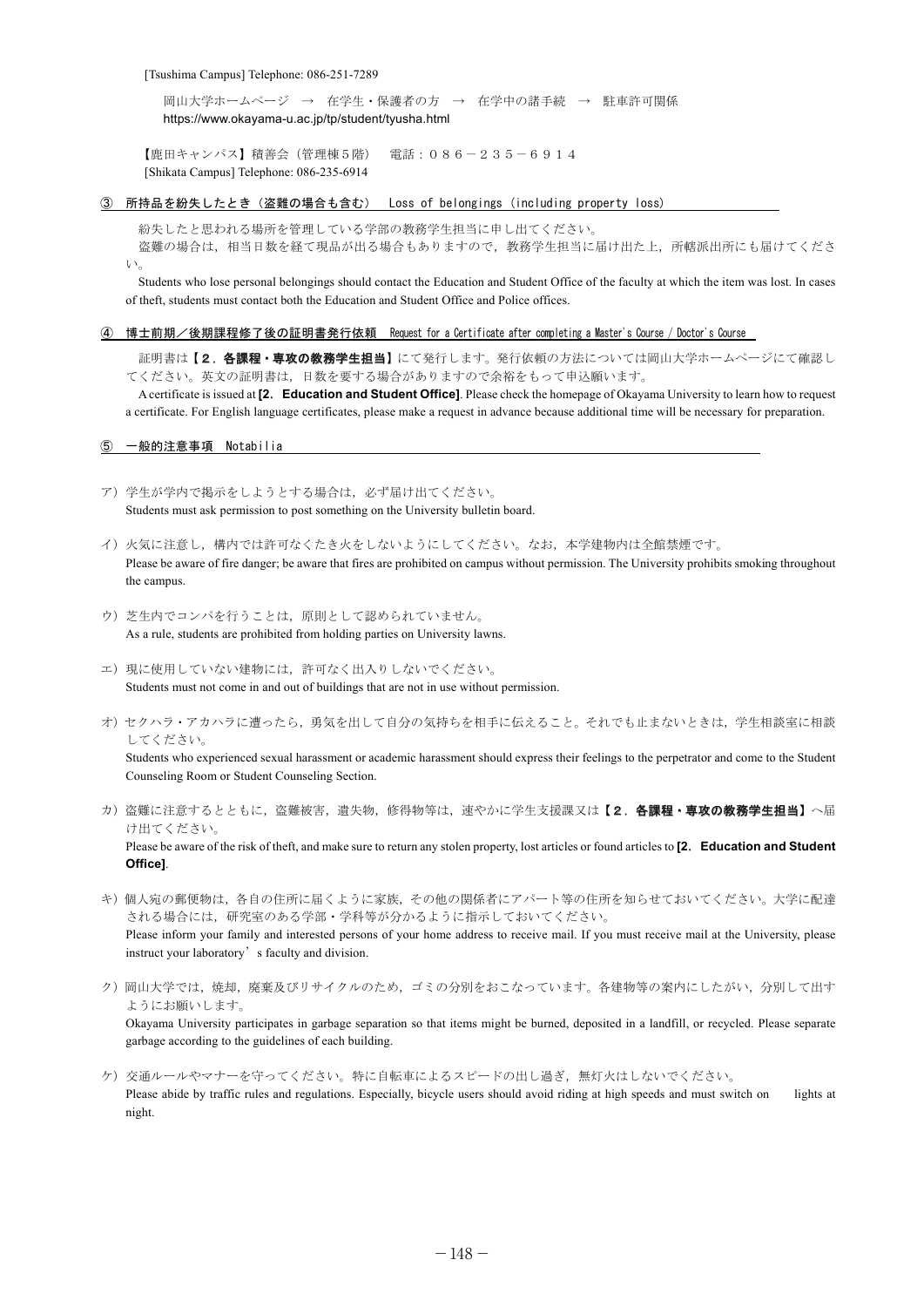| 4) 入学後の修学, 学生生活に関する窓口一覧                  |                                                               |                                                                |  |  |
|------------------------------------------|---------------------------------------------------------------|----------------------------------------------------------------|--|--|
| 事<br>項                                   | 相談窓口                                                          | 備<br>考                                                         |  |  |
| 証明書 (在学, 成績, 修了 (見込),<br>学位授与 (見込), その他) |                                                               | 学生自身がパソコンにより発行するものと,担当<br>係で作成するものがあります。                       |  |  |
| 住所、氏名、連絡先等の変更                            |                                                               | 速やかに変更手続を行ってください。                                              |  |  |
| 休学, 復学, 退学, 留学等                          | 2. 各課程・専攻の                                                    |                                                                |  |  |
| 就職, 退職の届                                 | 教務学生担当                                                        | 博士後期課程学生のみ                                                     |  |  |
| 学位論文申請                                   |                                                               | 博士後期課程学生のみ                                                     |  |  |
| 留学生の一時出国、再入国の届                           |                                                               |                                                                |  |  |
| 授業料の納入                                   | 2. 各課程・専攻の<br>教務学生担当                                          |                                                                |  |  |
| 学生証の再発行等                                 | 学務部学務企画課<br>(一般教育棟A棟2階)                                       |                                                                |  |  |
| 岡大 ID (学務システム) パスワード                     |                                                               |                                                                |  |  |
| 情報実習室, 無線 LAN, Gmail 等の利用                | 情報統括センター                                                      |                                                                |  |  |
| Office, ウイルス対策ソフトの提供                     |                                                               | 在学中は無償で利用できます。                                                 |  |  |
| 授業料免除                                    |                                                               |                                                                |  |  |
| 日本学生支援機構奨学金 (留学生を除く)                     |                                                               |                                                                |  |  |
| その他奨学金(留学生を除く)                           |                                                               |                                                                |  |  |
| 学生教育研究災害傷害保険及び学研災<br>付帯賠償責任保険            | 学務部学生支援課                                                      |                                                                |  |  |
| 学生生徒旅客運賃割引証 (学割)                         | (一般教育棟A棟2階)                                                   | JR 各社の学生向け運賃割引サービス                                             |  |  |
| 通学定期乗車券発行控                               |                                                               | JR の定期券を購入するためのものです。他の運<br>輸会社での使用については、学務部学生支援課に<br>相談してください。 |  |  |
| 体育施設, 厚生施設の申込                            |                                                               |                                                                |  |  |
| 学生相談                                     | 学生相談室(一般教育棟C棟1階)<br>鹿田相談室 (医学部記念会館3階)<br>障がい学生支援室 (一般教育棟D棟1階) |                                                                |  |  |
| 定期健康診断                                   |                                                               |                                                                |  |  |
| 健康相談                                     |                                                               |                                                                |  |  |
| 病気、けがのとき                                 | 保健管理センター                                                      |                                                                |  |  |
| 健康診断書の発行                                 |                                                               | 定期健康診断受診者のみ発行可能です。                                             |  |  |
| 自動車・自動二輪車等の入構許可申請                        | 【鹿田キャンパス】積善会(管理棟5階)                                           | 【津島キャンパス】安全衛生部安全管理課(本部棟3階)                                     |  |  |
| 留学生の相談                                   |                                                               |                                                                |  |  |
| 海外渡航届                                    |                                                               |                                                                |  |  |
| 私費留学生の奨学金                                |                                                               |                                                                |  |  |
| 留学生の在留期間更新の手続き                           | 国際部留学交流課                                                      |                                                                |  |  |
| 留学生宿泊施設                                  | (一般教育棟C棟1階)                                                   |                                                                |  |  |
| 留学生のアパート連帯保証人制度                          |                                                               | 留学生住宅総合補償への加入が条件                                               |  |  |
| 国費留学生の奨学金<br>国費留学生奨学金受給証明書               |                                                               | 国費留学生のみ                                                        |  |  |
| 日本学術振興会特別研究員(DC, PD)の申請                  |                                                               |                                                                |  |  |
| その他研究助成金の申請                              | 研究協力部研究協力課 (本部棟1階)                                            |                                                                |  |  |
| アパート等の紹介                                 |                                                               |                                                                |  |  |
| アルバイトの紹介                                 | 岡山大学生協                                                        |                                                                |  |  |
|                                          |                                                               |                                                                |  |  |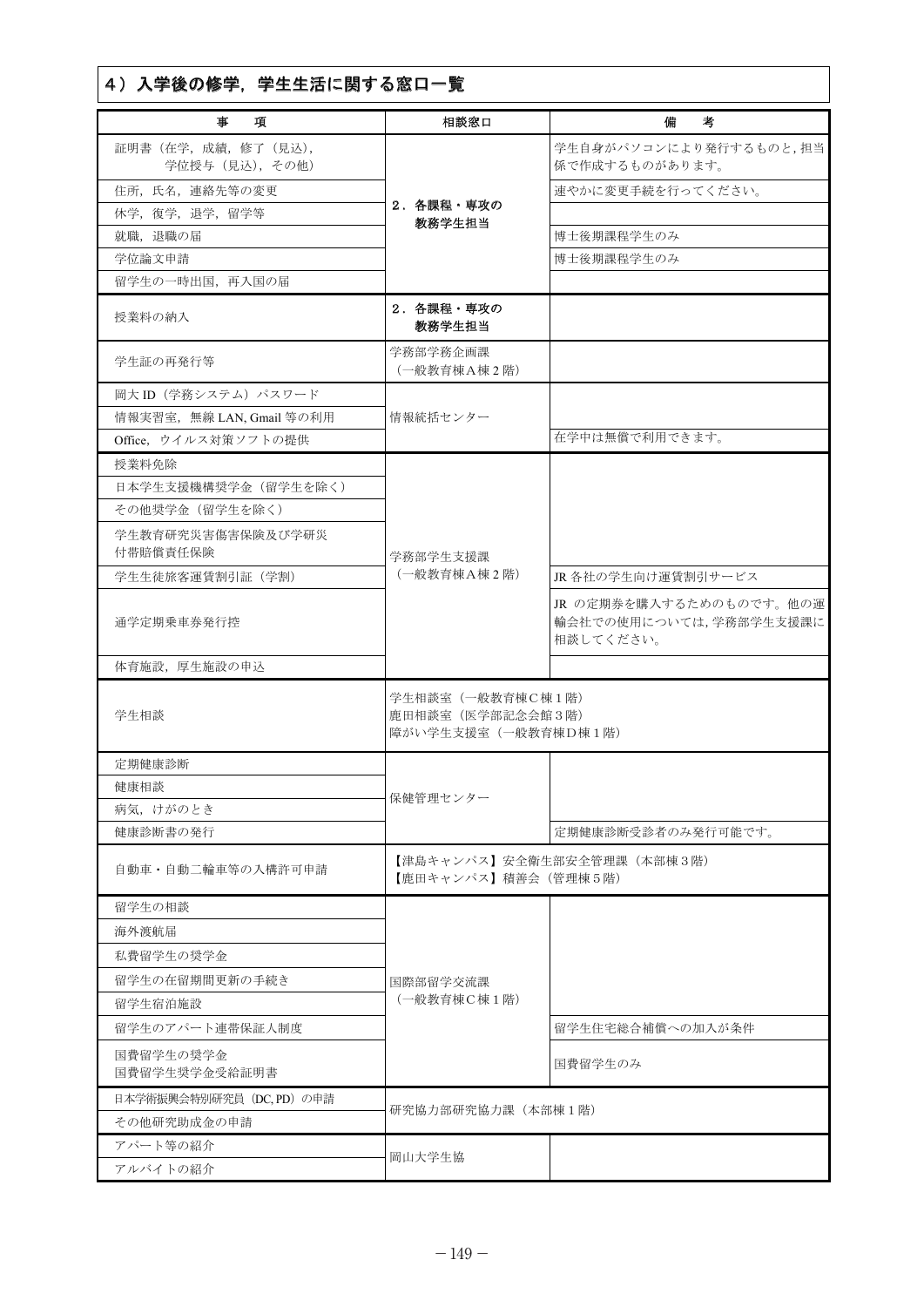# $\sqrt{4}$ ) List of offices involved in your campus life

| Item                                                                                                                             | <b>Section in Charge</b>                                                                                                                                           | <b>Remarks</b>                                                                                                                                                                                                                                                                                |  |  |  |
|----------------------------------------------------------------------------------------------------------------------------------|--------------------------------------------------------------------------------------------------------------------------------------------------------------------|-----------------------------------------------------------------------------------------------------------------------------------------------------------------------------------------------------------------------------------------------------------------------------------------------|--|--|--|
| Certificate<br>(Student Status, Academic Transcript,<br>Completion, Expected Completion, degree<br>and others)                   |                                                                                                                                                                    | Certificates of 2 types exist:<br>one can be issued by students using a PC, and the<br>other can be issued by the Education and Student<br>Office.                                                                                                                                            |  |  |  |
| Change of address, name and contact address                                                                                      |                                                                                                                                                                    | If you wish to make any changes, please contact<br>immediately.                                                                                                                                                                                                                               |  |  |  |
| Temporary leave from school, returning to<br>school, resigning school, studying abroad, etc.                                     | 2. Education and Student<br>Office                                                                                                                                 |                                                                                                                                                                                                                                                                                               |  |  |  |
| Notice of employment or resignation                                                                                              |                                                                                                                                                                    | Doctor's course student only                                                                                                                                                                                                                                                                  |  |  |  |
| Application for Doctor's Degree                                                                                                  |                                                                                                                                                                    | Doctor's course student only                                                                                                                                                                                                                                                                  |  |  |  |
| Notice of International student's short-term<br>exit from Japan or reentry to Japan                                              |                                                                                                                                                                    |                                                                                                                                                                                                                                                                                               |  |  |  |
| Tuition fee payment                                                                                                              | 2. Education and Student Office                                                                                                                                    |                                                                                                                                                                                                                                                                                               |  |  |  |
| Reissue of student ID card                                                                                                       | Academic Planning Div., Academic Affairs Dept.<br>(2nd floor, Wing A, Building for General Education)                                                              |                                                                                                                                                                                                                                                                                               |  |  |  |
| Educational affairs system student ID and passwords                                                                              |                                                                                                                                                                    |                                                                                                                                                                                                                                                                                               |  |  |  |
| Computer Rooms, Wireless LAN, Gmail, etc.                                                                                        | Center for Information Technology and                                                                                                                              |                                                                                                                                                                                                                                                                                               |  |  |  |
| Software license service (Office, anti-virus)                                                                                    | Management                                                                                                                                                         | Students can use the software for free as long as<br>his/her studentship is valid.                                                                                                                                                                                                            |  |  |  |
| Tuition fee exemption                                                                                                            |                                                                                                                                                                    |                                                                                                                                                                                                                                                                                               |  |  |  |
| "Personal Accident Insurance for Students<br>Pursuing Education and Research(PAS)"<br>and "Liability Insurance coupled with PAS" |                                                                                                                                                                    |                                                                                                                                                                                                                                                                                               |  |  |  |
| Student Passenger Fare Discount Certificate<br>(Gakuwari · · · for JR lines)                                                     | Student Support Div., Academic Affairs<br>Dept.<br>(2nd floor, Wing A, Building for General<br>Education)                                                          | Automatically issued at 1nd floor of General<br>Education Building A or Faculty of Engineering<br>etc. Students can receive Gakuwari (student<br>discount fare) up to 10 times per year. If you need<br>it more than 10 times, please contact Student<br>Support Div., Academic Affairs Dept. |  |  |  |
| Commuter pass issue copy                                                                                                         |                                                                                                                                                                    | You need this copy to buy a commuter pass for JR<br>lines.<br>If you need to use other companies, please contact<br>Student Support Div., Academic Affairs Dept.                                                                                                                              |  |  |  |
| Application for using the gymnastic hall or<br>recreation facilities                                                             |                                                                                                                                                                    |                                                                                                                                                                                                                                                                                               |  |  |  |
| Regular health checkup                                                                                                           |                                                                                                                                                                    |                                                                                                                                                                                                                                                                                               |  |  |  |
| Health counseling                                                                                                                |                                                                                                                                                                    |                                                                                                                                                                                                                                                                                               |  |  |  |
| When you are sick or injured.                                                                                                    | Health Service Center                                                                                                                                              |                                                                                                                                                                                                                                                                                               |  |  |  |
| Medical certificate                                                                                                              |                                                                                                                                                                    | Can be issued only to those who have undergone a<br>regular health checkup.                                                                                                                                                                                                                   |  |  |  |
| Car and Motor-cycle parking permit                                                                                               | [Tsushima]Safety and Health Dept. Safety and Health Div.(3rd floor, Administrative Center)<br>[Shikata] SEKIZEN-KAI (5 <sup>th</sup> floor, Administration Office) |                                                                                                                                                                                                                                                                                               |  |  |  |
| Student Counseling for international students                                                                                    |                                                                                                                                                                    |                                                                                                                                                                                                                                                                                               |  |  |  |
| Notification of travel abroad                                                                                                    |                                                                                                                                                                    |                                                                                                                                                                                                                                                                                               |  |  |  |
| Scholarship for privately financed international<br>students                                                                     | <b>International Affairs Department</b><br>(Previous name: Center for Global                                                                                       |                                                                                                                                                                                                                                                                                               |  |  |  |
| Extension of period of stay for international students                                                                           | Partnerships and Education Office)                                                                                                                                 |                                                                                                                                                                                                                                                                                               |  |  |  |
| Dormitory for international students<br>Procedure of requesting a guarantor of your housing to                                   | (1st floor, Wing C, Building for General<br>Education)                                                                                                             | Comprehensive renters' insurance for foreign                                                                                                                                                                                                                                                  |  |  |  |
| the university                                                                                                                   |                                                                                                                                                                    | students studying in Japan is needed.                                                                                                                                                                                                                                                         |  |  |  |
| Monbukagakusho Scholarship<br>Monbukagakusho Scholarship certificate                                                             |                                                                                                                                                                    | Only for Monbukagakusho Scholars                                                                                                                                                                                                                                                              |  |  |  |
| Application for DC and PD of JSPS Fellows                                                                                        | Research Cooperation and Planning Div., Research Cooperation Dept.                                                                                                 |                                                                                                                                                                                                                                                                                               |  |  |  |
| Application for Research Grant-in-aid                                                                                            | (1st floor, Administrative Center)                                                                                                                                 |                                                                                                                                                                                                                                                                                               |  |  |  |
| Information about apartments                                                                                                     | Okayama University CO-OP                                                                                                                                           |                                                                                                                                                                                                                                                                                               |  |  |  |
| Information about Part-time jobs                                                                                                 |                                                                                                                                                                    |                                                                                                                                                                                                                                                                                               |  |  |  |